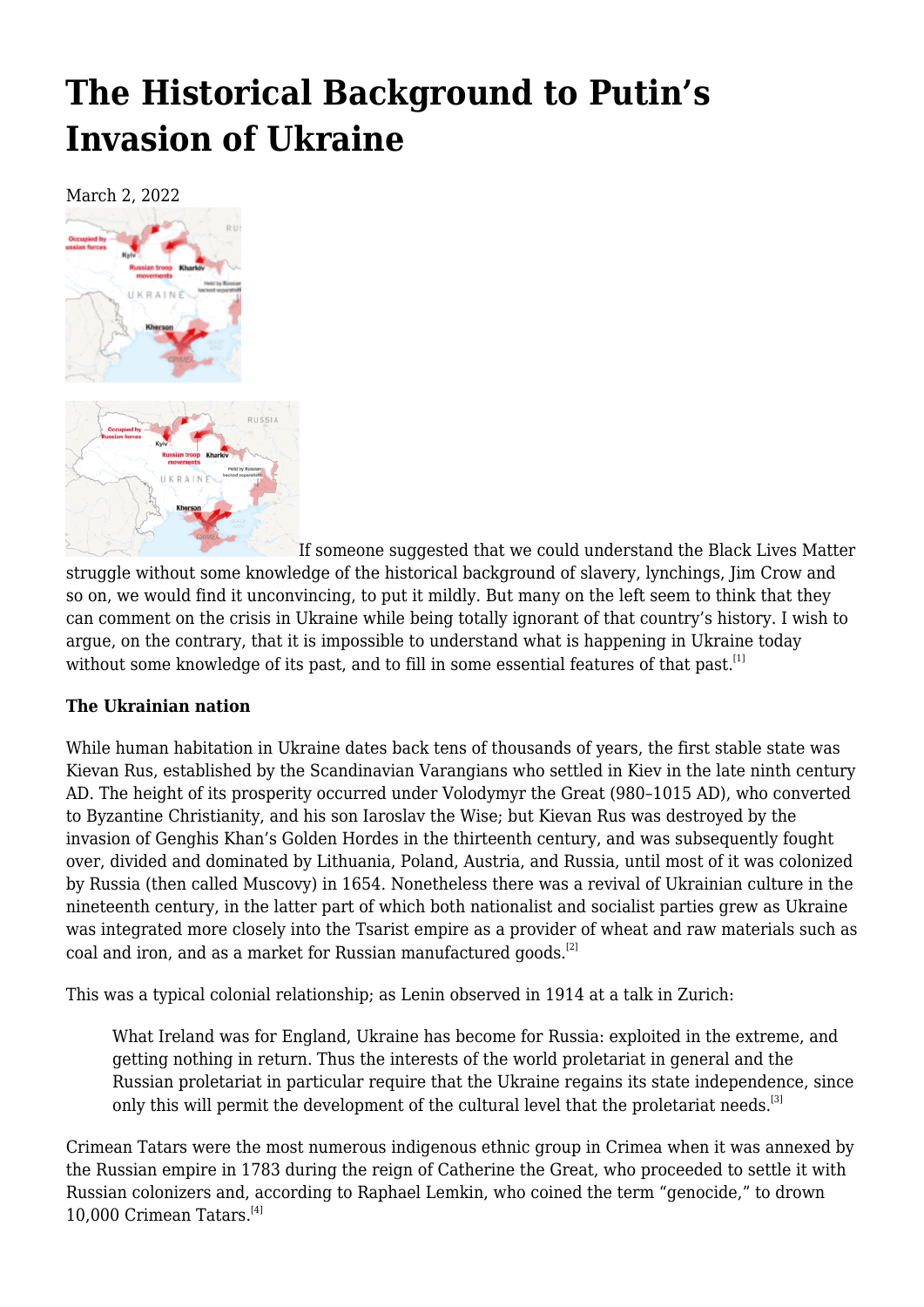Thus, Ukraine's origins as a state predate the founding of the Grand Principality of Moscow (predecessor of the Tsarist Empire) in 1263. It is therefore entirely understandable that it would have a national liberation movement, which succeeded briefly in establishing Ukraine as an independent Soviet Socialist republic from 1920 to 1922. The Crimean Tatars were also granted special status under Lenin.

All that changed when Ukraine was recolonized by Stalin in a process described as "the classic example of Soviet genocide" by Lemkin, who outlined the process in chilling detail. First the intelligentsia was destroyed by deporting, jailing or killing teachers, writers, artists, thinkers and political leaders; at the same time, the Ukrainian churches were destroyed with hundreds of priests and lay-people killed and thousands sent off to forced labor camps, deliberately separating families and sending children to Russian homes to be "educated." Finally, in 1932–1933, as Stalin escalated his repression in Russia itself, around 5,000,000 Ukrainian peasants – men, women and children – were starved to death. Lemkin shows that this was *not* the result of forced collectivization, which had left ample crops to feed the people and livestock, but the outcome of a deliberate policy to engineer a famine. The dead and deported Ukrainians were replaced by non-Ukrainians, altering the ethnic composition of the country and comprising the fourth step in the systematic destruction of the Ukrainian nation. In 1944 the Crimean Tatars, who were also described by Lemkin as being subjected to genocide, were deported en masse by Stalin, a crime against humanity in which almost half of the population perished. $[5]$ 

<span id="page-1-0"></span>Russia was not the only country to occupy Ukraine in the  $20<sup>th</sup>$  century; the Nazis, with their own genocidal agenda, also did so. Timothy Snyder argues that Nazi policies, which referred to Ukrainians as *Afrikaner* or as *Neger* – including the Hunger Plan to starve millions of people in the winter of 1941, the *Generalplan Ost* to forcibly transport or kill millions more thereafter, and the "final solution" to exterminate the Jews – were centered on Ukraine; consequently some 3.5 million civilian inhabitants of Ukraine – of which an estimated 1.5 million were Jews – were killed by the Nazis, in addition to roughly another 3 million inhabitants of Ukraine who died as soldiers fighting against the Nazis or indirectly as a consequence of the war. Russian historians have calculated that more inhabitants of Soviet Ukraine died in WWII than inhabitants of Soviet Russia; more Ukrainians died fighting against the Nazis than French, British and Americans *put together*. [\[6\]](#page-8-5) At the end of the war, Ukrainians were subjected once more to Stalin's rule.

<span id="page-1-2"></span><span id="page-1-1"></span>Almost miraculously, the Ukrainian sense of national identity survived this horrendous history, and in the referendum of 1991, 84% of the population participated and more than 92% voted for independence from the Soviet Union. When the votes are disaggregated by region, it is notable that every region had a majority in favor; the lowest majority (54%) was in Crimea, but *in each of the majority-Russian-speaking Oblasts of Donetsk and Luhansk, over 83% voted in favor*. [\[7\]](#page-9-0) This was partly because citizenship was defined not ethnically but inclusively, and although the constitution adopted in 1996 proclaimed that the state language would be Ukrainian, it also promised that "the free development, use and protection of Russian, and other languages of national minorities of Ukraine, is guaranteed"; again, that "The State promotes the consolidation and development of the Ukrainian nation, its historical consciousness, traditions and culture, and also the development of the ethnic, cultural, linguistic and religious identity of all indigenous peoples and national minorities of Ukraine."<sup>[\[8\]](#page-9-1)</sup> The positive outcome of the referendum cannot be attributed to interference by the United States, because Pres. George H.W. Bush was strongly opposed to independence for Ukraine (see below).

<span id="page-1-3"></span>This history puts Soviet-controlled Ukraine firmly in the category of colonies, and in fact one which has suffered more than many others. Most of us refer to colonies and former colonies of Western imperial powers in Asia, Africa, and Latin America as the "Third World" or "Global South," sharply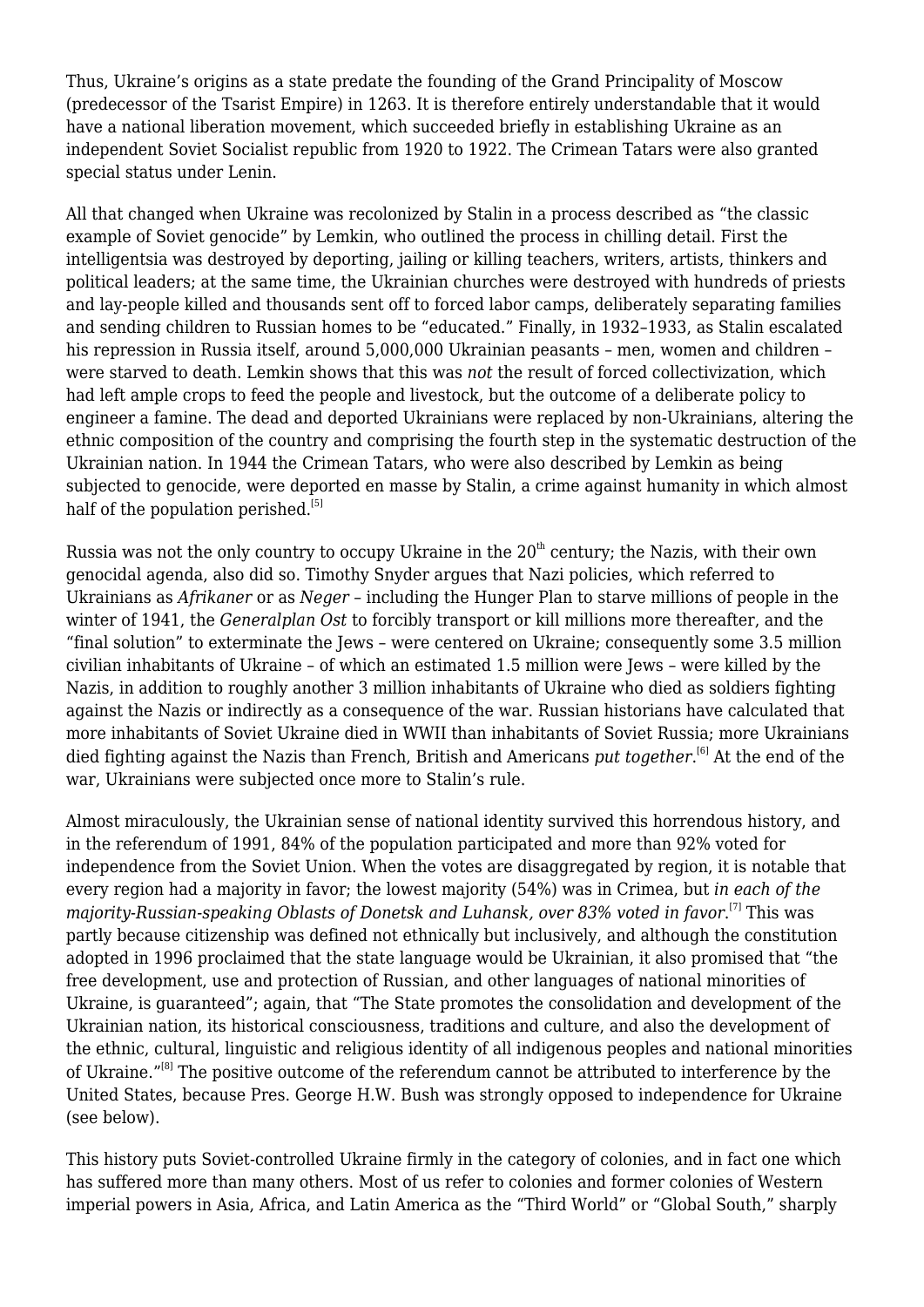distinguished from the imperial powers that exploited and oppressed them, yet we are guilty of lumping together the imperial power with its colonies and former colonies in the Soviet Union. From this perspective, the disintegration of the Soviet Union can be seen as an ongoing process of decolonization, and Ukraine's struggle for independence as being necessary, as Lenin said, to permit the development of the cultural level that the proletariat needs.

#### **The Russian Empire**

The Grand Principality of Moscow gradually absorbed other principalities, including the Kievan one, until in 1503 Ivan III took on the title of tsar and declared himself "Ruler of all Rus." The Tsarist Empire was an absolute monarchy, which was overthrown in 1917 by the Russian Revolution. Among the enormous challenges facing the revolution was the question of what to do with the colonies of Tsarist Russia. There was a debate on this issue between V.I. Lenin and Rosa Luxemburg, with Lenin upholding the right of all colonial peoples to self-determination but conceding Luxemburg's point that this should not result in handing over power to regressive, authoritarian regimes. Lenin did not come to this position alone, but by listening to comrades from the colonies. During 1920 and 1921, Ukraine, Georgia, Byelorussia, Azerbaijan and Armenia were treated as independent republics.

In one of the articles that came to be called "Lenin's Last Testament," Lenin expressed anguish that one of Stalin's close associates had hit a Georgian Communist who disagreed with his plans to terminate Georgia's independent status, and continued,

It is quite natural that in such circumstances the "freedom to secede from the union' by which we justify ourselves [against Western imperialist powers] will be a mere scrap of paper, unable to defend the non-Russians from the onslaught of that really Russian man, the Great-Russian chauvinist, in substance a rascal and a tyrant.

[...] I think that Stalin's haste and his infatuation with pure administration, together with his spite against the notorious "nationalist-socialism," played a fatal role here. In politics spite generally plays the basest of roles…

Here we have an important question of principle: how is internationalism to be understood?

In my writings on the national question I have already said that an abstract presentation of the question of nationalism in general is of no use at all. A distinction must necessarily be made between the nationalism of an oppressor nation and that of an oppressed nation, the nationalism of a big nation and that of a small nation. In respect of the second kind of nationalism we, nationals of a big nation, have nearly always been guilty, in historic practice, of an infinite number of cases of violence; furthermore, we commit violence and insult an infinite number of times without noticing it. [He goes on to quote the racist epithets by which Ukrainians, Georgians and non-Russians in general are insulted.] …

I think that in the present instance, as far as the Georgian nation is concerned, we have a typical case in which a genuinely proletarian attitude makes profound caution, thoughtfulness and a readiness to compromise a matter of necessity for us. The Georgian [Stalin] who is neglectful of this aspect of the question, or who carelessly flings about accusations of "nationalist-socialism" (whereas he himself is a real and true "nationalist-socialist," and even a vulgar Great-Russian bully), violates, in substance, the interests of proletarian class solidarity, for nothing holds up the development and strengthening of proletarian class solidarity so much as national injustice...  $[9]$ 

<span id="page-2-0"></span>Lenin made mistakes in theory and practice that we can debate, but his anti-racism, anti-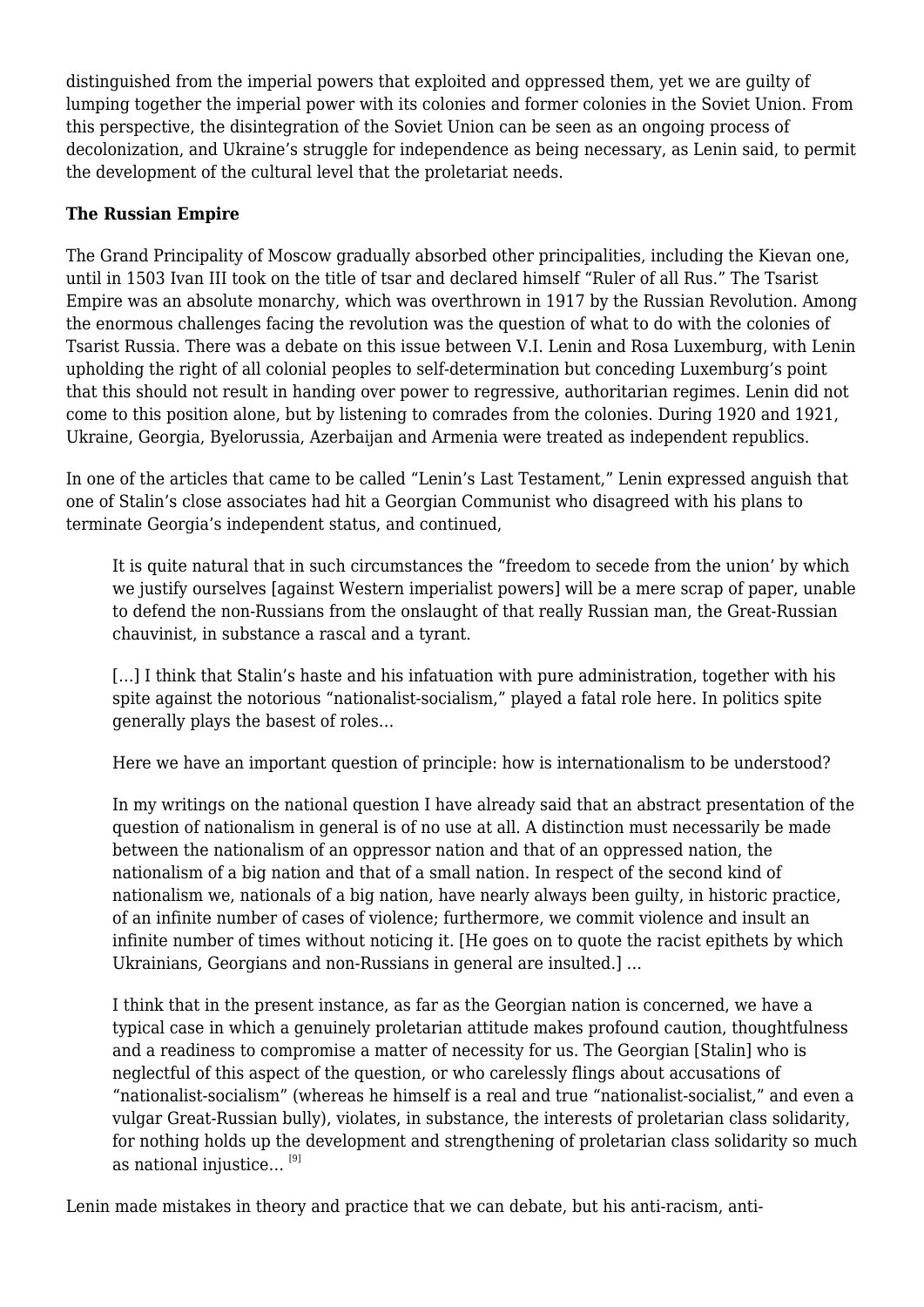imperialism, and identification of Great-Russian chauvinism as the Russian version of White supremacism set an example for all socialist internationalists to follow. However, he died soon after making these remarks, and Stalin went ahead with reducing the Tsarist ex-colonies back to the status of colonies. In Russia itself, his counter-revolution erased all the gains of the revolution except for the transition to state capitalism. Stalin exterminated communists as ruthlessly as Hitler, and converted the Communist International into an arm of the Russian state capitalist empire. His totalitarian state ruling Russia and its colonies was distinguished not only by its extreme brutality but also by a systematic war on the truth, analogous to the Nazi use of the big lie repeated over and over again. His propaganda machine was responsible for literally rewriting history to propagate falsehoods, and for cropping and airbrushing photographs to eliminate his victims from them as they themselves were liquidated. These fabricated stories and images were then internationalized by means of the vast propaganda apparatus of the Comintern. Vicious censorship made it impossible to find alternative accounts or challenge the falsification without risking death. Stalin's collaboration with Hitler from August 23, 1939, to June 22, 1941 (the archetypal red-brown alliance) was possible only because the politics of the two men were so similar. $[10]$ 

<span id="page-3-0"></span>When Mikhail Gorbachev became General Secretary of the Communist Party in 1985, a movement of disgust against the prevailing culture of corruption, lies, and assaults on the dignity of the individual was already underway, and he plugged into this:

"A new moral atmosphere is taking shape in the country," Gorbachev told the Central Committee at the January 1987 meeting where he declared glasnost – openness – and democratization to be the foundation of his perestroika, or restructuring, of Soviet society. … Later, recalling his feeling that "we couldn't go on like that any longer, and we had to change life radically, break away from the past malpractices," he called it his "*moral* position." …

Democratization, Gorbachev declared, was "not a slogan but the essence of perestroika." … That reforms gave rise to a revolution by 1989 [the fall of the Berlin wall] was due largely to another 'idealistic" cause: Gorbachev's deep and personal aversion to violence and, hence, his stubborn refusal to resort to mass coercion when the scale and depth of change began to outstrip his original intent. To deploy Stalinist repression even to "preserve the system" would have been a betraval of his deepest convictions.<sup>[\[11\]](#page-9-4)</sup>

<span id="page-3-1"></span>Gorbachev's plans for a new treaty that would create a truly voluntary federation – a vision close to what Lenin was working towards – were thwarted by a coup against him by Stalinist hardliners in August 1991; the coup was met with public outrage and defeated, but Gorbachev was sidelined and Ukraine, among other Soviet Republics, voted for independence, leading to the disintegration of the USSR. While the economic plunder and corruption which followed were disastrous, it should not be forgotten that in his own way, Gorbachev initiated a democratic anti-imperialist revolution.

This is what Vladimir Putin, from the time he first came to power in 2000, has been trying to reverse ever since. His agenda has two main goals: (1) to crush all expressions of democracy in Russia and inaugurate or support authoritarian regimes in the rest of the world; and (2) to rebuild the Russian empire. Investigators of the Moscow apartment bombings of September 1999 (which unleashed an Islamophobic "war on terror" against Chechnya and swept Putin to power), journalists, human rights defenders and whistle-blowers against corruption were murdered. In 2011-2013, huge protests against the rigged elections that had brought Putin and his United Russia party to power, and demanding free and fair elections and freedom for political prisoners, were met not only with arrests and police violence but also with mobilization of far-right counter-protests. Opposition leader Alexei Navalny (who more recently narrowly survived being poisoned and was subsequently imprisoned) was jailed. Opposition leader Boris Nemtsov was shot dead yards from the Kremlin after writing an op-ed about the Russian incursion into Ukraine, published in September 2014 in Russian and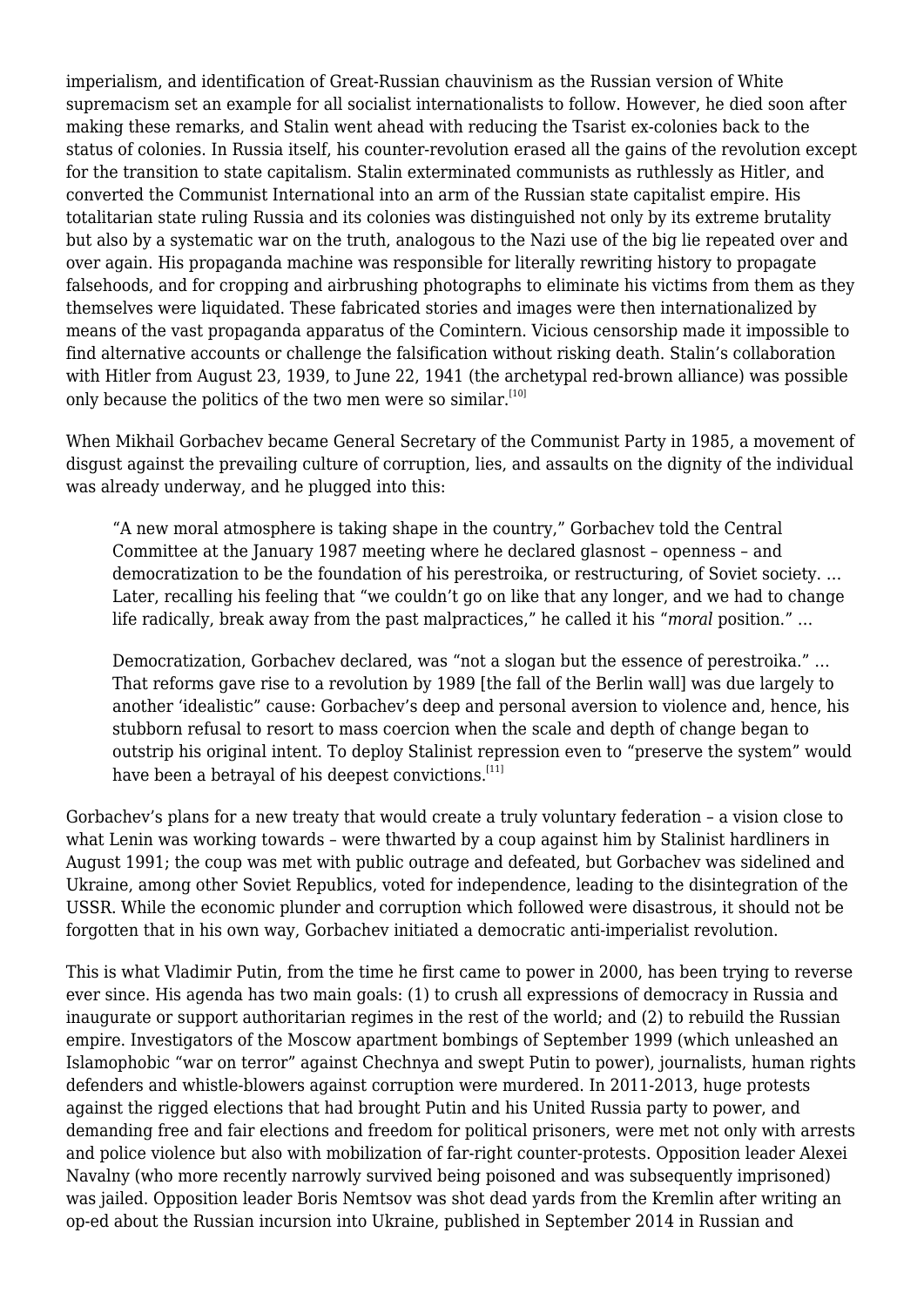Ukrainian, in which he said, among other things,

This is not our war, this is not your war, this is not the war of 20-year-old paratroopers sent out there. This is Vladimir Putin's war… Through his bloody actions, though he is fomenting a fratricidal war, one can see his main goal – preservation of personal power and money at any cost….

Despite censorship, little by little the society started to understand that those in power are greedy and amoral people whose main goal is personal enrichment.

Ukraine became an example of an anti-criminal revolution, which overthrew a thieving president. Oh, so you dared to get out onto the street and throw off a president? Ukraine needs to be punished for it to make sure that no Russian would get these thoughts.

Moreover, Ukraine chose the European way, which implies the rule of law, democracy and change of power. Ukraine's success on this way is a direct threat to Putin's power because he chose the opposite course  $-$  a lifetime in power, filled with arbitrariness and corruption.<sup>[\[12\]](#page-9-5)</sup>

<span id="page-4-0"></span>Historian and opposition politician Vladimir Ryzhkov outlines the anti-Muslim racism that accompanied Russian annexation of Crimea, an issue that has been widely ignored:

The Crimean Tatars are the ancient, native inhabitants of Crimea… In 1944, Stalin ordered that all 191,000 of them, all 47,000 families, be exiled to Central Asia. In 1954, Khrushchev transferred Crimea from the Russian to the Ukrainian Soviet Socialist Republic, but in March of this year Putin returned Crimea to Russia…

Along with [Crimea](https://www.theguardian.com/world/crimea) came the Tatars, who were surprised to find that they were part of Russia (once more). They had begun to return to their homeland in droves under Gorbachev in the late 1980s, and by 2001 the Ukrainian census recorded 245,000 Crimean Tatars living on the peninsula. They now number some 300,000 and make up around 13% of Crimea's population…

The hostility of most Crimean Tatars towards the idea of union with Russia [caused a serious](https://www.theguardian.com/world/2014/may/16/vladimir-putin-crimea-tatars-russian-ukraine) [conflict with the pro-Moscow authorities.](https://www.theguardian.com/world/2014/may/16/vladimir-putin-crimea-tatars-russian-ukraine) The Tatars' leaders, Mustafa Dzhemilev and Refat Chubarov, current head of the Mejlis, have been barred from entering their homeland for five years and are now living in Kiev against their will… On 18 May, the 70th anniversary of the deportation of the Crimean Tatars, a day when many thousands of people usually assemble in the centre of Simferopol to remember and mourn, the Crimean authorities banned the gathering…. The ban was an insult to the Tatar people, for whom the deportation remains the most terrible tragedy in their history.

Mosques, schools (madrasas), community centres, firms and private homes belonging to Tatars have been searched and raided by the Ministry of Internal Affairs ("anti-extremism" special branch), prosecutors and the Special Purpose Police, as well as so-called "self-defence forces." The Crimean Tatars' only independent television station, ATR, has come under heavy pressure and many activists, journalists and bloggers have been forced to leave Crimea.

All these violations are set out in a [report written by Nils Muižnieks,](https://wcd.coe.int/com.instranet.InstraServlet?command=com.instranet.CmdBlobGet&InstranetImage=2624575&SecMode=1&DocId=2197556&Usage=2) the Council of Europe's Commissioner for Human Rights, who himself visited Crimea. He pays particular attention to the killing, abduction and disappearance of people in Crimea. $[13]$ 

<span id="page-4-1"></span>The important point being made by Nemtsov and Ryzhkov is that the 2014 annexation of Crimea and war on Eastern Ukraine was *an assault on democracy*. And Putin has extended this assault well beyond Russia by sponsoring extreme right-wing authoritarian groups and parties around the world,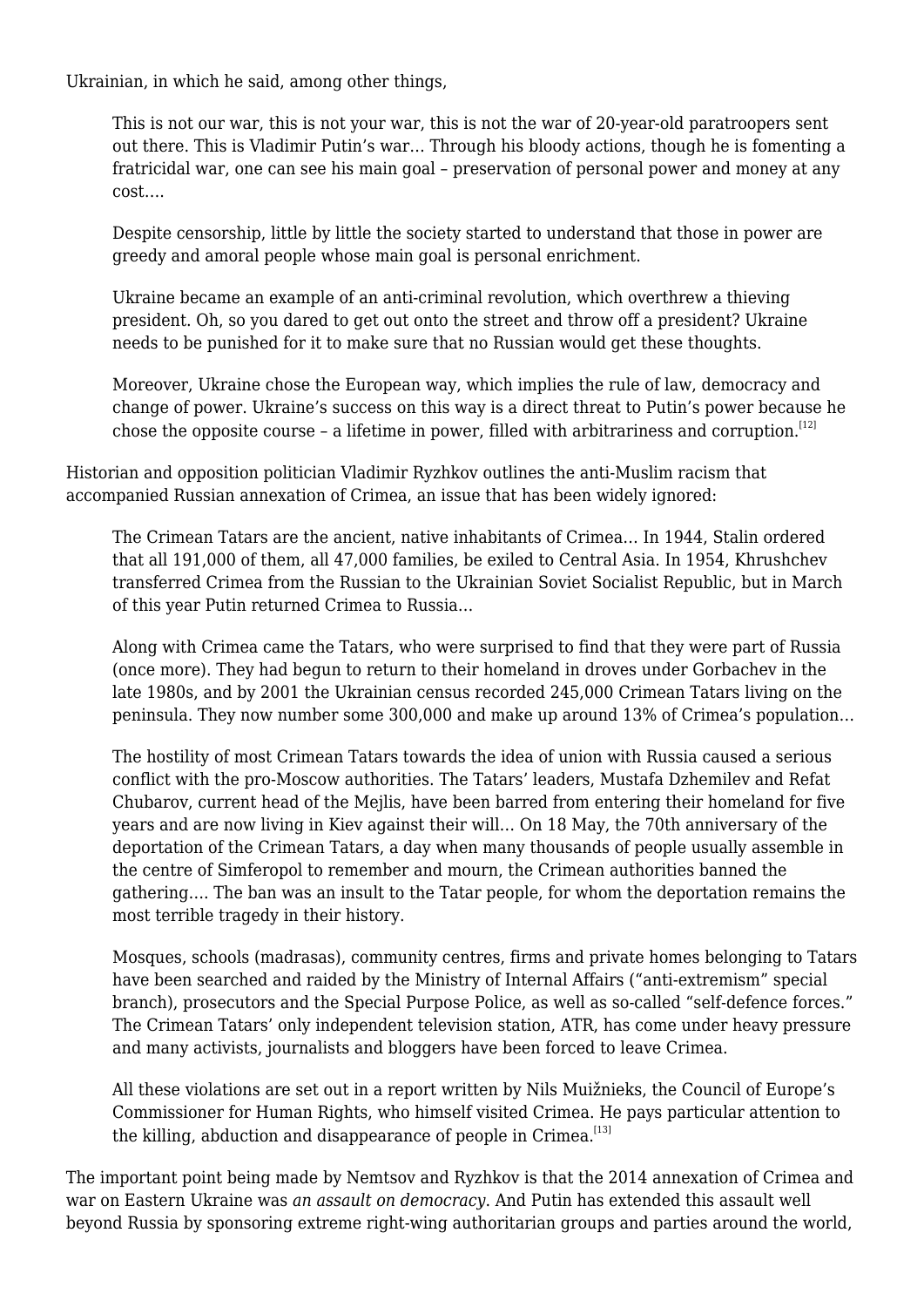<span id="page-5-0"></span>and in turn being admired by them. Such parties from Austria, Belgium, Bulgaria, Hungary, Italy, Poland, Serbia, and Spain have a symbiotic relationship with his regime, and neo-Nazis from Germany, Greece, Britain, and Norway have praised him. White supremacists from the US have close ties with their counterparts in Russia, and former KKK Grand Wizard David Duke has travelled to Russia several times to promote his antisemitic book, *Jewish Supremacism*. [\[14\]](#page-9-7) The Russian paramilitary Wagner Group, whose brutal neo-Nazi Rusich unit was active in Donbas, has fought for Bashar al-Assad in Syria and Khalifa Hiftar in Libya, both guilty of crimes against humanity, and has been associated with mass murder and military coups in the Central African Republic, Mali, and Burkina Faso.<sup>[\[15\]](#page-9-8)</sup>

<span id="page-5-1"></span>With this assault on democracy has come an assault on the truth, magnified since Stalin's time by new technology and social media. This was on full display in Putin's speech on February 21, 2022, in which he claimed that the Ukrainian state had been created by Lenin and the Bolsheviks "by separating, severing, what is historically Russian land." He fully supported Stalin's counterrevolution, deploring only his failure to delete the reference to "self-determination" from the constitution. According to him, there was a coup by radical nationalists supported by Washington in 2014; there was a policy to root out the Russian language and culture; Donbas communities daily come under military attack as Ukraine continues "its transition towards the Neanderthal and aggressive nationalism and neo-Nazism which have been elevated in Ukraine to the rank of national policy"; the eastward expansion of NATO is a threat to Russia's security; and NATO should undertake not to induct any more countries in the east and in fact roll back its borders to where they were in 1997, failing which Russia would act to ensure its security.<sup>[\[16\]](#page-9-9)</sup>

<span id="page-5-2"></span>It is true that Ukraine has a history of antisemitism and collaboration with the Nazis, as have most countries in Europe, including Russia. It is also true that during the Euromaidan movement the neo-Nazi Azov brigade played a disproportionately large role in responding to the violent crackdown by the Yanukovych regime. Undoubtedly these facts are a cause for concern. But they have to be considered along with other facts: that far-right parties in Ukraine have consistently polled pathetically small numbers of votes, that Volodymyr Zelensky, a Russian-speaking Jew, won the last presidential elections with a landslide majority, and that the neo-Nazi and antisemitic forces on the Russian and separatist side, which engage in antisemitic smears against Zelensky, are incomparably stronger.<sup>[\[17\]](#page-9-10)</sup> Zelensky himself, in an address to Russian citizens, tried to combat the disinformation, asking

<span id="page-5-3"></span>how can a people support Nazis [when they] gave more than 8 million lives for the victory over Nazism? How can I be a Nazi? Tell my grandpa, who went through the whole war in the infantry of the Soviet Army…. You've been told I'm going to bomb Donbass. Bomb what? The Donetsk stadium where the locals and I cheered for our team at Euro 2012? The bar where we drank when they lost? Luhansk, where my best friend's mom lives? $[18]$ 

<span id="page-5-4"></span>In fact, Putin himself has made it very clear that NATO's eastward expansion and Russian security are simply red herrings to distract from his real goal. At a press conference,

he [quoted Soviet-era punk-rock lyrics](https://www.youtube.com/watch?v=k4WCiEdwTY4) about rape and necrophilia to demonstrate what Russia wants from Ukraine.… "Whether you like it or don't like it, bear with it, my beauty," Putin said. Russia experts [noted](https://twitter.com/MacaesBruno/status/1490823720172142599) that Putin appeared to be quoting from ["Sleeping Beauty in a Coffin"](https://www.youtube.com/watch?v=DvPVfgjfhRg) by the Soviet-era punk rock group Red Mold. "Sleeping beauty in a coffin, I crept up and fucked her. Like it, or dislike it, sleep my beauty," the English translation of the Russian lyrics reads.[\[19\]](#page-9-12)

<span id="page-5-5"></span>By invading and heading straight for Kyiv, he has confirmed that raping a dead Ukraine is his objective.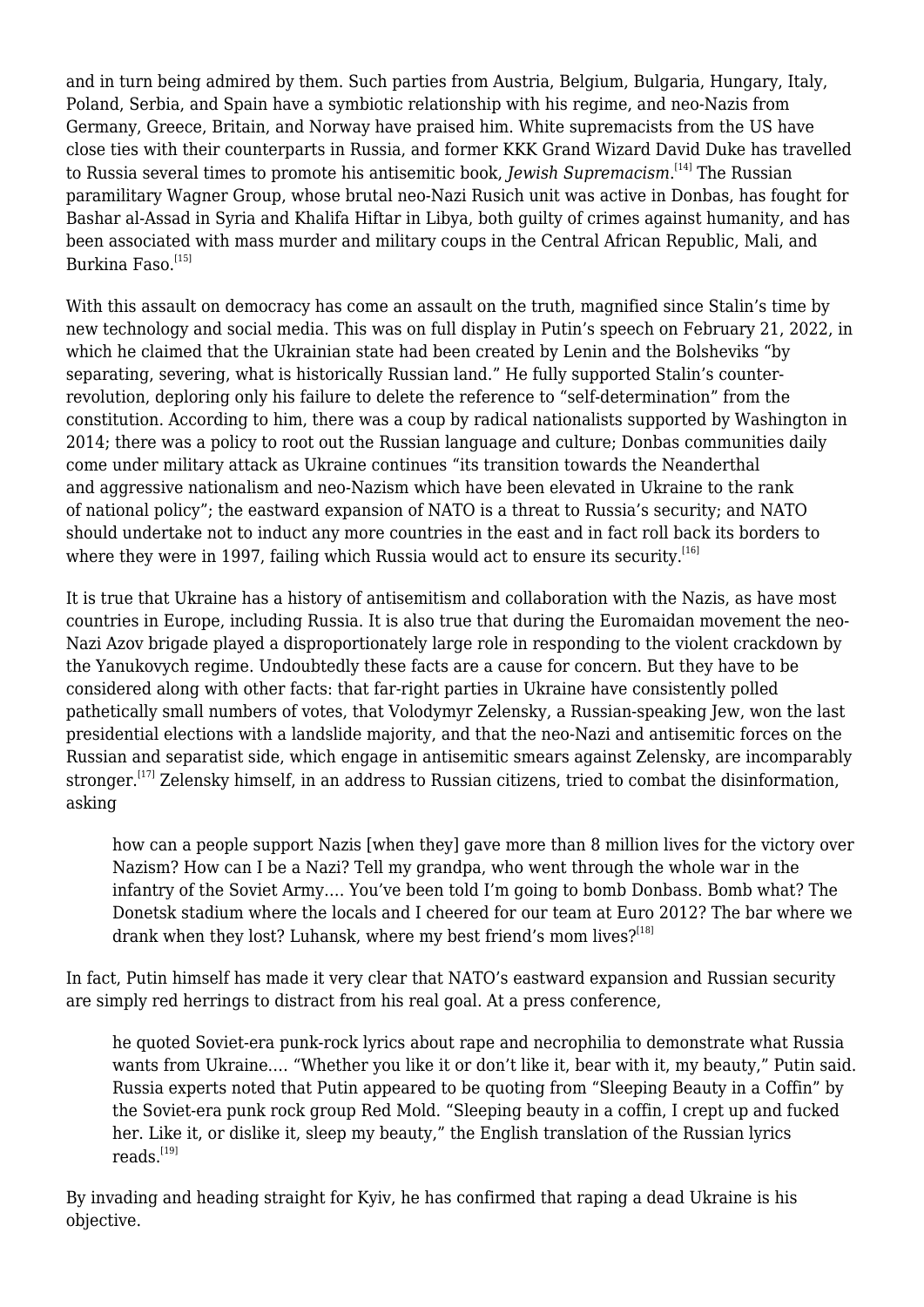<span id="page-6-0"></span>Jason Stanley explains that Putin's grotesque claim to be "de-Nazifying" Ukraine by toppling a Jewish president whose family fought against the Nazis rests on the Holocaust-denying neo-fascist myth that the "real" victims of the Nazis were not the Jews but Russian Christians.<sup>[\[20\]](#page-9-13)</sup> Putin is a living embodiment of the Stalin-Hitler Pact: the ex-KGB agent who has absorbed the fascist nostalgia for absolute power, imperial glory, and blood-and-soil nationalism. Lenin's words from a century ago about the "vulgar Great-Russian bully" who "carelessly flings about accusations of 'nationalistsocialism' [today's neo-Nazism] whereas he himself is a real and true 'nationalist-socialist'" sound weirdly apposite today.

## **The culpability of Western imperialist powers**

In general, Western imperialist attacks on democracy in the name of democracy have helped to spread skepticism about democratic values. Most recently, the 2001 war on Afghanistan and 2003 war on Iraq violated and undermined international law. Perhaps as damagingly, given that the Taliban had virtually nothing to do with 9/11 and Saddam Hussein had no weapons of mass destruction, they destroyed the credibility of Western media, creating an environment in which even well-researched and reliable reports could be dismissed as "fake."

<span id="page-6-1"></span>Coming to the more specific failures connected to this war, I mentioned earlier that George H.W. Bush had opposed Ukrainian independence in 1991.<sup>[\[21\]](#page-9-14)</sup> One anxiety, among others, was that the new nation became the world's third-largest nuclear power after the United States and Russia. Negotiations to persuade Ukraine to give up its nuclear weapons, while also giving it security assurances that it would not suffer attacks if it did so, resulted in Ukraine signing the Non-Proliferation Treaty as a non-nuclear power while on 5 December 1994 the USA, the Russian Federation and the UK signed the *Memorandum on Security Assurances in connection with Ukraine's accession to the Treaty on the Non-Proliferation of Nuclear Weapons* aka the Budapest Memorandum. Among other things, the signatories undertook to "respect the Independence and Sovereignty and the existing borders of Ukraine" and to "refrain from the threat or use of force against the territorial integrity or political independence of Ukraine." This agreement was torn up by Putin when he annexed Crimea and made incursions into the Donbas in 2014, but have the other signatories made real efforts to hold him to it?

Instead of holding Putin to the Budapest Memorandum, there were the two Minsk Agreements signed by Russia, Ukraine, France and Germany. Hastily drafted in order to establish a ceasefire while Russian forces were ranged against a much weaker Ukrainian military, the Minsk Agreements of September 2014 and February 2015, which sought to end Russia's war in eastern Ukraine, rest on two irreconcilable interpretations of Ukraine's sovereignty:

- Ukraine sees the agreements as instruments with which to re-establish its sovereignty in line with the following sequence: a ceasefire; a Russian withdrawal from eastern Ukraine; return of the Russia/Ukraine border to Ukrainian control; free and fair elections in the Donbas region; and a limited devolution of power to Russia's proxy regimes, which would be reintegrated and resubordinated to the authorities in Kyiv. Ukraine would be able to make its own domestic and foreign policy choices.
- Russia sees the Minsk agreements as tools with which to break Ukraine's sovereignty. Its interpretation reverses key elements in the sequence of actions: elections in occupied Donbas would take place before Ukraine had reclaimed control of the border; this would be followed by comprehensive autonomy for Russia's proxy regimes, crippling the central authorities in Kyiv. Ukraine would be unable to govern itself effectively or orient itself towards the West.
- These contradictory provisions are testimony to a stunning failure of Russian foreign policy. In 2014 Russia launched a campaign of violent subversion to compel Ukraine to "federalize" its political system. Belying Russian expectations, Ukrainians fought back en masse, forcing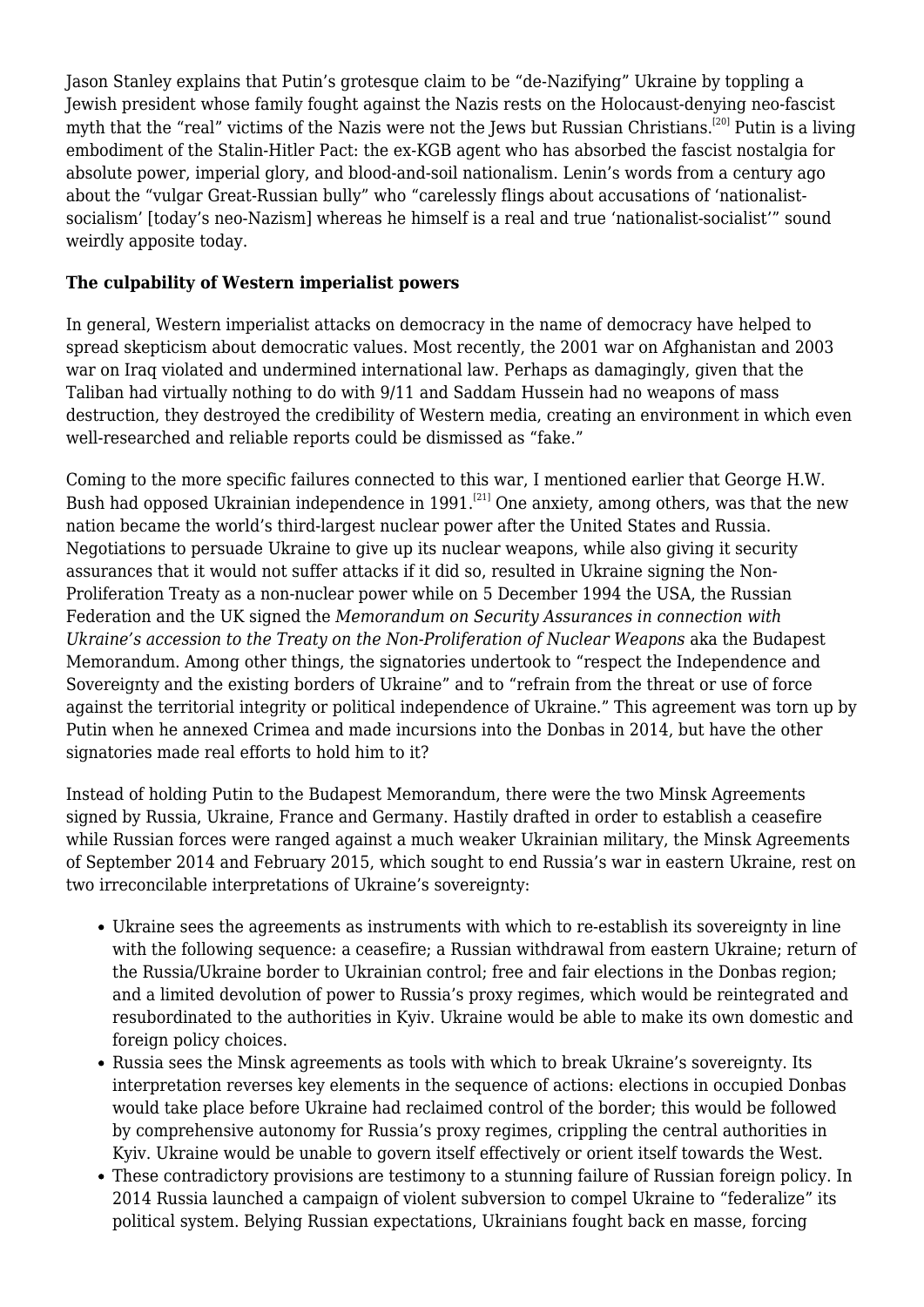Russia to resort to increasingly open military intervention. Russia inflicted crushing defeats on Ukrainian forces, yet was unwilling to pay the price that further high-intensity war would have exacted.<sup>[\[22\]](#page-9-15)</sup>

<span id="page-7-1"></span><span id="page-7-0"></span>The pretext given by Putin for the 2014 invasion of Ukraine was exactly the same as the pretext given by Hitler for the annexation of Sudetenland in Czechoslovakia – protecting speakers of Russian and German respectively and uniting them with their homeland – and it is interesting that some of the same arguments, like the "right to self-determination" of these enclaves, were used in both cases. Instead of opposing this blatant aggression, British Premier Neville Chamberlain and French Premier Édouard Daladier negotiated with Hitler, and on September 30, 1938, signed the Munich Agreement — drafted by the Nazis and presented by Italian dictator Benito Mussolini — in the hope of avoiding war.<sup>[\[23\]](#page-9-16)</sup> As we know, the outcome was World War II. Since then, the Munich Agreement has become a byword for the futility of appeasing expansionist totalitarian regimes. The Minsk Agreements were not quite so bad, because at least the victims of aggression were allowed to participate in the negotiations and there were weak sanctions against the aggressor, which probably prevented Putin from launching an all-out war until he thought he had sanction-proofed Russia; and then, even as the Western powers were talking about the Minsk Agreement, he tore it up by recognizing Donetsk and Luhansk as independent states. But while Putin prepared for war, it was business as usual for the Western imperialist powers.

<span id="page-7-2"></span>Just a few examples illustrate this criminal negligence. On September 30, 2015, Putin started bombing Syria in support of his genocidal protégé Bashar al-Assad, targeting hospitals, schools, markets, residential neighborhoods, and mosques, with massive civilian casualties including small children. Yet the Obama administration negotiated with Putin and on September 10, 2016, signed a ceasefire deal that was unanimously condemned by secular, democratic Syrian activists, treating the perpetrator of crimes against humanity as a partner in the "war on terror." $[24]$  It is not surprising that the Syrian Civil Defence or White Helmets – who had experience of the Russians using helpless Syrian children, women, and men to test their fearsome new weapons – were among the earliest to offer solidarity with the beleaguered Ukrainians.<sup>[\[25\]](#page-10-0)</sup> Then, it is almost beyond belief that instead of diversifying their sources of energy, the EU allowed construction of the Nord Stream 2 gas pipeline to go ahead despite it being so clear that its purpose was to starve the Ukrainians into submission. Thirdly, investigations have established that Russia provided at least social media support and probably also money to the Brexit campaign in the belief that it would weaken the EU, demonstrating the cosy relationship between Putin and this section of UK politics.<sup>[\[26\]](#page-10-1)</sup>

<span id="page-7-4"></span><span id="page-7-3"></span>Had the measures now being belatedly implemented been discussed when Ukraine was first invaded in 2014, had they been implemented when Putin started bombing civilians in Syria in 2015, there is a good chance that this war could have been prevented.

#### **What can be done now?**

It is too late to prevent the war, but how can it be ended as soon as possible?

There is no harm in talks, but it should be understood that negotiations with Putin are about as useful as negotiations with Hitler turned out to be. They will not stop the war. The only people who can really end it are the people of Ukraine and Russia, and they should be given all the assistance they need. The Ukrainians need humanitarian and military aid to defend themselves as well as help to repel cyberattacks and convey what is happening to the rest of the world. The measures being taken now should certainly continue and in some cases be stepped up until Putin vacates the whole of Ukraine, including Crimea: appeasement has been shown not to work. Refugees need to be cared for, and solidarity demonstrations with Ukraine should continue.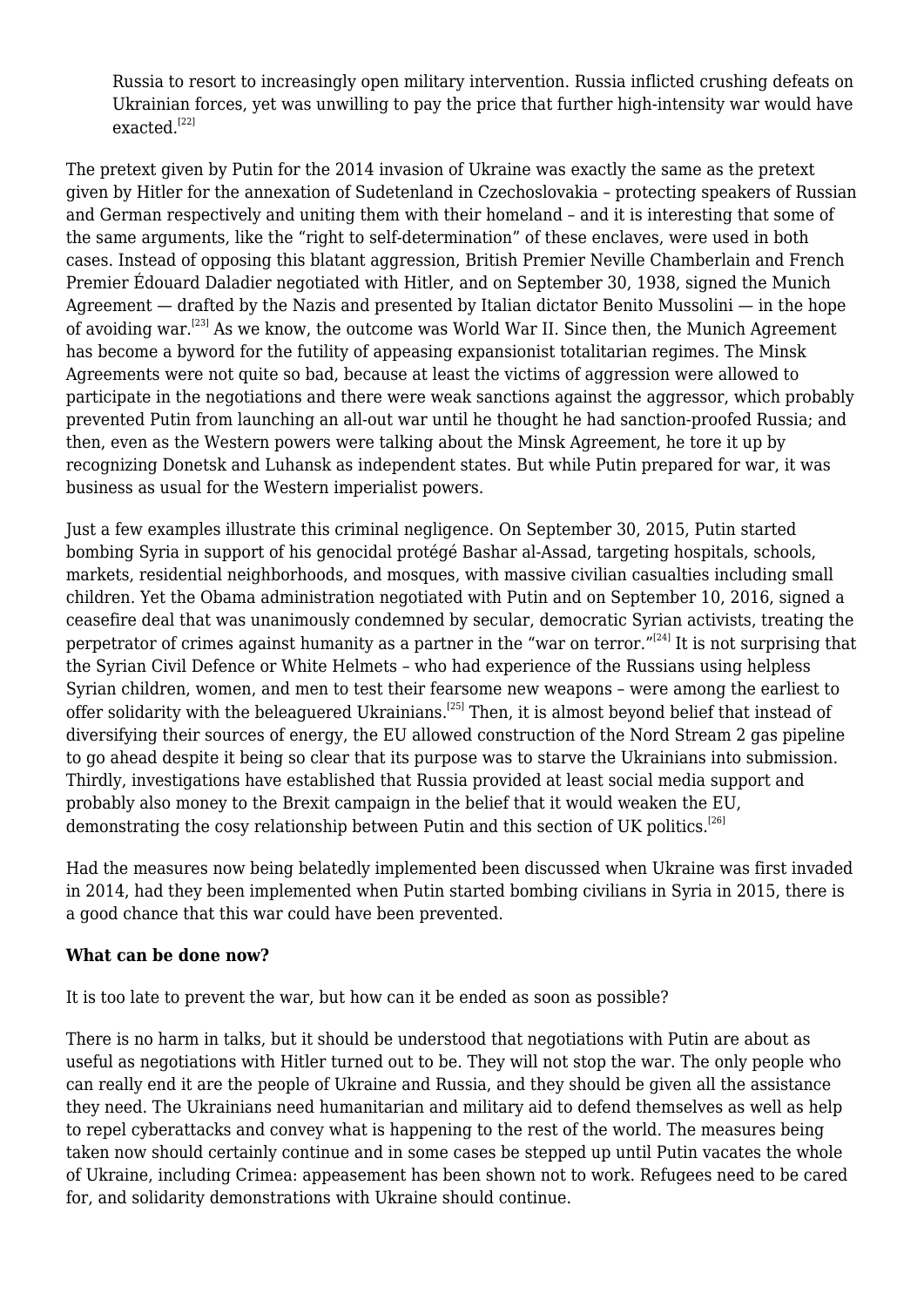Some way of communicating with the Russian public, bypassing the censorship, should also be found. Solidarity with the incredibly courageous anti-imperialist, anti-war activists risking arrest and jail to speak out and demonstrate against the Russian invasion in locations throughout Russia should be conveyed to them. There are probably many more opponents of the war who are too afraid to come out openly. It appears from some reports that the Russian soldiers invading Ukraine have been told, as American soldiers were told when they invaded Iraq, that the locals would welcome them as liberators, and are shocked to find out the real situation. Ukrainians have two big advantages over the Iraqis: (1) a democratically elected government and (2) the ability to speak the same language as the invaders, and some of them have been appealing to Russian soldiers. But these young Russian soldiers and their parents, should know that they are being sent to kill and die for Putin's imperial delusions *before* they leave Russia; they should get accurate information about what is happening in Ukraine, and this is something that people outside Ukraine can help with – a kind of modern *samizdat*. As Nemtsov said before being murdered, this is not their war, this is Putin's war, and the more Russians who see that, the sooner the war will end

What about NATO and security guarantees for Russia? Shortly before the invasion, Putin recognized the regime of Lukashenka, who couldn't even win a rigged election in Belarus, and sent in troops to crush a popular uprising against the fiercely repressive regime in Kazakhstan. These are the kind of neighbors he wants – dictators whom he can dominate – and in his mind, NATO is the main obstacle to realizing this dream. The dreadful irony of the present situation is that NATO membership is probably the only thing that stands between, say, the Baltic states and a similar invasion, and it is very likely that if Ukraine had been a NATO member, it would not have been suffering in this way. Look at the countries that have been chopped up by Putin: Ukraine, Georgia, and Moldova – all non-NATO countries. There is also evidence that he is helping genocidal Bosnian Serb nationalists, so generously given almost half the territory of Bosnia and Herzegovina by the Dayton Accords after the genocide of Bosnian Muslims (another betrayal by the Western imperialist powers), to split up their non-NATO country.<sup>[\[27\]](#page-10-2)</sup> So, winding up NATO is a worthy goal, but it will have to wait until Putin stops acting as its recruiting agent. In the meantime, progress towards global nuclear disarmament and moving weapons delivery systems back from both sides of Russia's borders with its neighbors will help to guarantee Russia's security as well as theirs. The UN too needs to be reformed to be able to achieve its goal of eliminating the scourge of war, and the first requirement is removing the veto powers of the permanent members of its Security Council. Socialist internationalism in this crisis means supporting the right of the Ukrainian people to self-determination as a multi-ethnic democracy.

## <span id="page-8-6"></span><span id="page-8-0"></span>**Notes**

[1] I have drawn on parts of my book *Indefensible: Democracy, Counter-Revolution and the Rhetoric of Anti-Imperialism* (New York: Haymarket Books, 2018, temporarily selling at a highly subsidized price), in order to write this article more quickly, given that the current situation is so dire. The book has much more on Russia, Ukraine, Syria and Bosnia as well as Iran and Iraq, and I think the events of February 2022 fully confirm the arguments I put forward in it.

<span id="page-8-1"></span>[\[2\]](#page-0-0) Orest Subtelny, *Ukraine: A History* (Toronto: University of Toronto Press) pp. 25, 32–41, 75–77, 134–35, 227–35, 268–69.

<span id="page-8-2"></span>[\[3\]](#page-0-1) Subtelny, p.269; Zbigniew Kowaleski, "For the independence of Soviet Ukraine," *International Marxist Review*, Autumn 1989; reproduced by [Louis Proyect](https://louisproyect.org/2014/04/20/lenins-party-great-russian-chauvinism-and-the-betrayal-of-ukrainian-national-aspirations/), 2014.

<span id="page-8-3"></span>[\[4\]](#page-0-2) Raphael Lemkin, ["Soviet genocide in the Ukraine,](https://43f70ce0-6f30-48c5-af8a-b85f37910e81.filesusr.com/ugd/24deff_09cae19509e44ebf82004129a25213d2.pdf)" 1953.

<span id="page-8-5"></span><span id="page-8-4"></span><sup>[\[5\]](#page-1-0)</sup> Raphael Lemkin, ["Soviet genocide in the Ukraine,](https://43f70ce0-6f30-48c5-af8a-b85f37910e81.filesusr.com/ugd/24deff_09cae19509e44ebf82004129a25213d2.pdf)" 1953.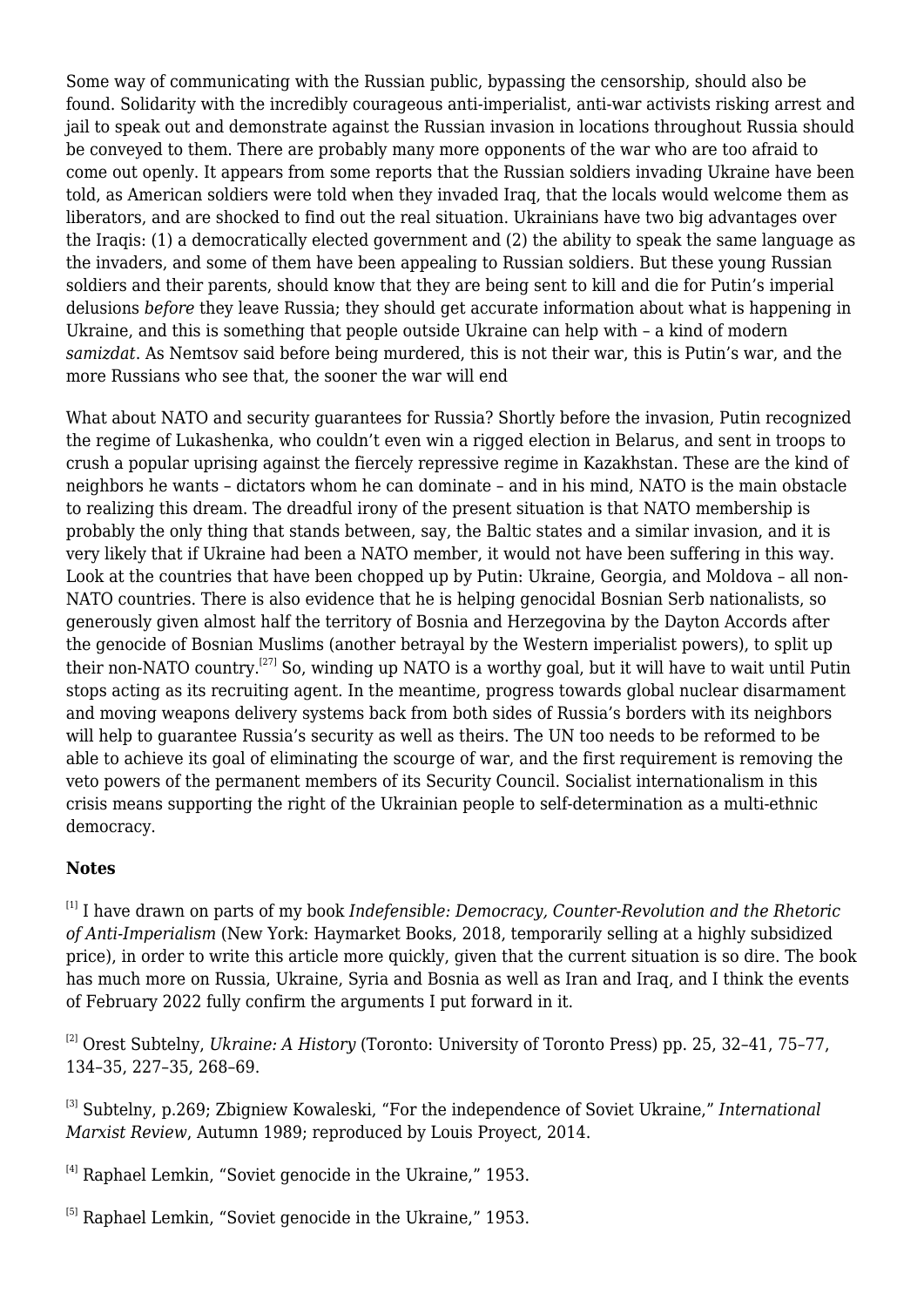<sup>[\[6\]](#page-1-1)</sup> Timothy Snyder, "Germans must remember the truth about Ukraine - for their own sake," *Eurozine*, July 7, 2017.

<span id="page-9-0"></span><sup>[\[7\]](#page-1-2)</sup> See [Wikipedia](https://en.wikipedia.org/wiki/1991_Ukrainian_independence_referendum).

<span id="page-9-1"></span><sup>[\[8\]](#page-1-3)</sup> [Constitution of Ukraine.](https://www.refworld.org/pdfid/44a280124.pdf)

<span id="page-9-2"></span> $[9]$  V.I. Lenin, "[The question of nationalities or 'autonomisation,'"](https://www.marxists.org/archive/lenin/works/1922/dec/testamnt/autonomy.htm) 1922,

<span id="page-9-3"></span>[\[10\]](#page-3-0) See Hensman, *Indefensible*, p.63

<span id="page-9-4"></span> $[11]$  Leon Aron, ["Everything you think you know about the collapse of the Soviet Union is wrong](https://foreignpolicy.com/2011/06/20/everything-you-think-you-know-about-the-collapse-of-the-soviet-union-is-wrong/)." *Foreign Policy*, June 20, 2011.

<span id="page-9-5"></span>[\[12\]](#page-4-0) Boris Nemtsov, ["Boris Nemtsov: This is Vladimir Putin's war](https://www.kyivpost.com/article/opinion/op-ed/why-does-putin-wage-war-on-ukraine-362884.html)," *Kyiv Post*, Feb. 27, 2016.

<span id="page-9-6"></span>[\[13\]](#page-4-1) Vladimir Ryzhkov, "[Russia's treatment of Crimean Tatars echoes mistakes made by Soviets,](https://www.theguardian.com/world/2014/nov/25/-sp-russia-crimean-tatars-soviet-ukraine)" *The Guardian*, Nov. 25, 2014.

<span id="page-9-7"></span> $[14]$  Natasha Bertrand, "['A model for civilization](https://www.businessinsider.in/politics/a-model-for-civilization-putins-russia-has-emerged-as-a-beacon-for-nationalists-and-the-american-alt-right/articleshow/55913352.cms)': Putin's Russia has emerged as 'a beacon for nationalists' and the American alt-right," *Business Insider*, Dec. 10, 2016.

<span id="page-9-8"></span>[\[15\]](#page-5-1) Candace Rondeau, Jonathan Deer and Ben Dalton, "[Neo-Nazi Russian attack unit hints it's going](https://www.thedailybeast.com/wagners-rusich-neo-nazi-attack-unit-hints-its-going-back-into-ukraine-undercover) [back into Ukraine undercover,](https://www.thedailybeast.com/wagners-rusich-neo-nazi-attack-unit-hints-its-going-back-into-ukraine-undercover)" *The Daily Beast*, Jan. 26, 2022; Al-Monitor Staff, "[Intel: EU sanctions](https://www.al-monitor.com/originals/2020/10/eu-sanction-russia-wagner-yevgeniy-prigozhin.html) [suspected head of Russia's Wagner paramilitary group](https://www.al-monitor.com/originals/2020/10/eu-sanction-russia-wagner-yevgeniy-prigozhin.html)," *Al-Monitor*, Oct. 15, 2020; Philip Obaji Jr., "[Survivors say Russian mercenaries slaughtered 70 civilians in gold mine massacre,](https://www.thedailybeast.com/wagner-group-accused-of-killing-70-at-mine-in-aigbado-central-african-republic)" *The Daily Beast*, Jan. 31, 2022; Philip Obaji Jr., "[African president was ousted just weeks after refusing to pay](https://www.thedailybeast.com/burkina-faso-president-ousted-after-refusing-to-pay-wagner-mercenaries) [Russian paramilitaries,](https://www.thedailybeast.com/burkina-faso-president-ousted-after-refusing-to-pay-wagner-mercenaries)" *The Daily Beast*, Jan. 25, 2022.

<span id="page-9-9"></span>[\[16\]](#page-5-2) Vladimir Putin, "[Address by the President of the Russian Federation,](http://en.kremlin.ru/events/president/news/67828)" Feb. 21, 2022

<span id="page-9-10"></span>[\[17\]](#page-5-3) Cathy Young, ["Smear and Loathing: A close look at accusations of Ukrainian anti-semitism](https://www.cato.org/commentary/smear-loathing-close-look-accusations-ukrainian-anti-semitism)," *Cato Institute*, Feb. 18, 2022.

<span id="page-9-11"></span>[\[18\]](#page-5-4) "[Ukraine President Volodymyr Zelensky's 'heartbreaking' appeal for peace goes viral](https://www.news18.com/news/buzz/ukraine-president-volodymyr-zelenskys-heartbreaking-appeal-for-peace-goes-viral-4804235.html)," *News18*, Feb. 24, 2022.

<span id="page-9-12"></span>[\[19\]](#page-5-5) Bill Bostock, "[Putin quoted song lyrics about rape and necrophilia to explain Russia's demands](https://www.businessinsider.in/politics/world/news/putin-quoted-song-lyrics-about-rape-and-necrophilia-to-explain-russias-demands-from-ukraine/articleshow/89430396.cms) [from Ukraine,](https://www.businessinsider.in/politics/world/news/putin-quoted-song-lyrics-about-rape-and-necrophilia-to-explain-russias-demands-from-ukraine/articleshow/89430396.cms)" *Business Insider*, Feb. 8, 2022. (Commentators keep saying they can't look inside Putin's mind, but this is a Freudian slip that reveals how deeply misogynist it is.)

<span id="page-9-13"></span>[\[20\]](#page-6-0) Jason Stanley, ["The antisemitism animating Putin's claim to 'denazify' Ukraine,](https://www.theguardian.com/world/2022/feb/25/vladimir-putin-ukraine-attack-antisemitism-denazify)" *The Guardian*, Feb. 26, 2022.

<span id="page-9-14"></span>[\[21\]](#page-6-1) John-Thor Dahlburg, "Bush's "Chicken Kiev" talk - an ill-fated US policy. Ukraine: Efforts to keep the Soviet Union intact are recalled with bitterness by some in new nation," *Los Angeles Times*, Dec. 19, 1991.

<span id="page-9-15"></span>[\[22\]](#page-7-0) Duncan Allen, "[The Minsk Conundrum: Western Policy and Russia's War in Eastern Ukraine](https://www.chathamhouse.org/2020/05/minsk-conundrum-western-policy-and-russias-war-eastern-ukraine-0/summary)," *Chatham House*, May 22, 2020.

<span id="page-9-17"></span><span id="page-9-16"></span><sup>[\[23\]](#page-7-1)</sup> Encyclopaedia Britannica, "[Munich Agreement](https://www.britannica.com/event/Munich-Agreement)."